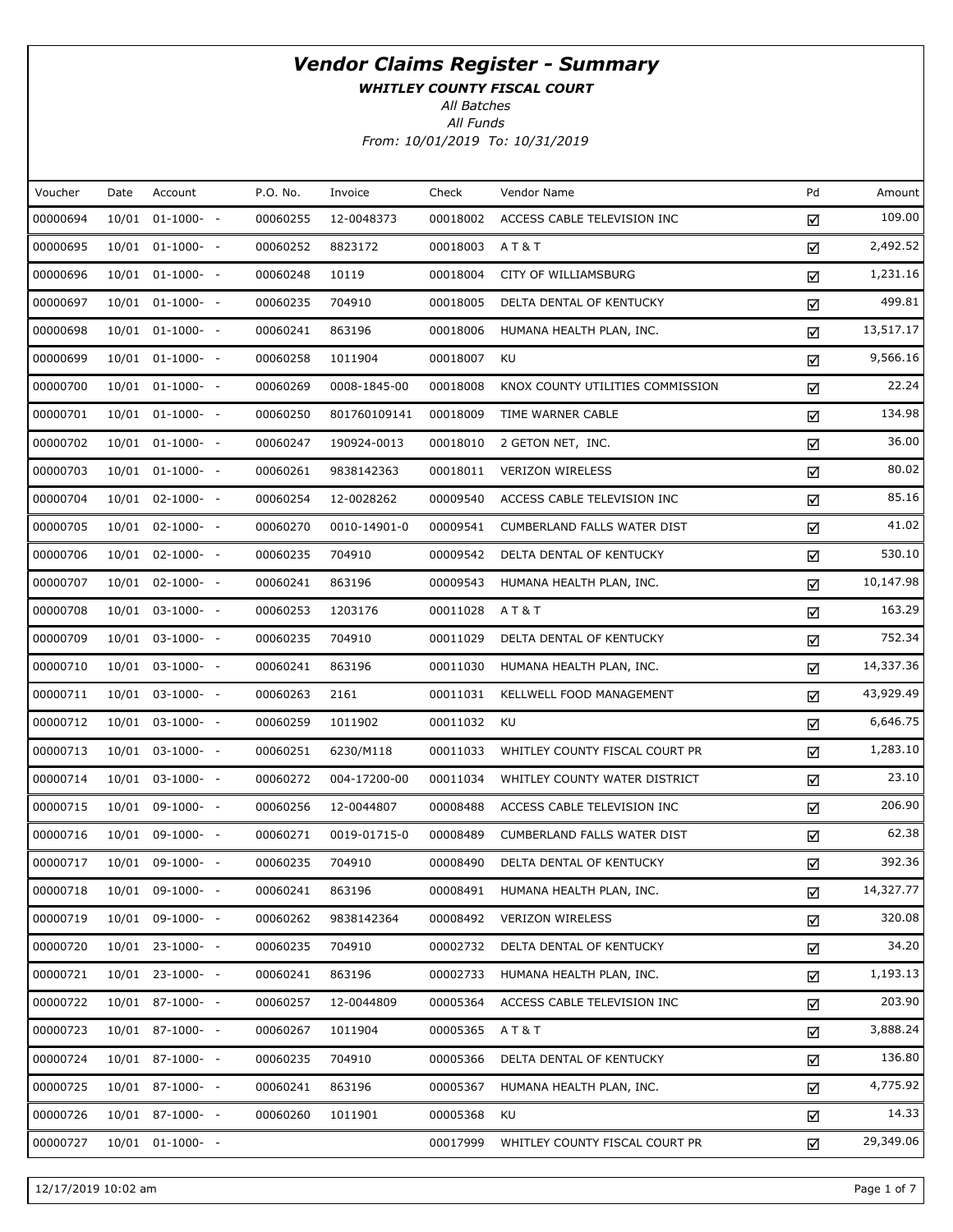WHITLEY COUNTY FISCAL COURT

All Batches

| Voucher  | Date  | Account            | P.O. No. | Invoice      | Check    | Vendor Name                          | Pd | Amount    |
|----------|-------|--------------------|----------|--------------|----------|--------------------------------------|----|-----------|
| 00000728 | 10/01 | $02 - 1000 - -$    |          |              | 00009539 | WHITLEY COUNTY FISCAL COURT PR       | ☑  | 33,932.53 |
| 00000729 |       | 10/01 03-1000- -   |          |              | 00011027 | WHITLEY COUNTY FISCAL COURT PR       | ☑  | 42,431.46 |
| 00000730 |       | $10/01$ 09-1000- - | 00060284 |              | 00008487 | WHITLEY COUNTY FISCAL COURT PR       | ☑  | 47,059.28 |
| 00000731 |       | 10/01 23-1000- -   |          |              | 00002731 | WHITLEY COUNTY FISCAL COURT PR       | ☑  | 3,923.54  |
| 00000732 |       | 10/01 87-1000- -   |          |              | 00005363 | WHITLEY COUNTY FISCAL COURT PR       | ☑  | 15,552.46 |
| 00000733 |       | 10/02 01-1000- -   |          |              | 00018001 | WHITLEY COUNTY FISCAL COURT PR       | ☑  | 2,097.87  |
| 00000734 |       | $10/01$ 01-1000- - | 00060294 | 1011901      | 00018012 | CUMBERLAND VALLEY ELECTRIC, INC.     | ☑  | 215.17    |
| 00000735 |       | 10/01 02-1000- -   | 00060295 | 1011902      | 00009544 | CUMBERLAND VALLEY ELECTRIC, INC.     | ☑  | 277.77    |
| 00000736 |       | 10/01 09-1000- -   | 00060296 | 1011903      | 00008493 | CUMBERLAND VALLEY ELECTRIC, INC.     | ☑  | 765.21    |
| 00000737 |       | 10/03 01-1000- -   |          |              | 00018013 | WHITLEY COUNTY FISCAL COURT PR       | ☑  | 276.97    |
| 00000738 | 10/07 | $01-1000-$         |          |              | 00018014 | TODD SHELLEY - SHERIFF               | ☑  | 81,365.19 |
| 00000739 |       | 10/07 01-1000- -   |          |              | 00018015 | ANDREW CROLEY, CORONER               | ☑  | 833.34    |
| 00000740 |       | 10/07 04-1000- -   |          |              | 00000919 | WILLIAMSBURG-WHITLEY CO. AIRPORT BD. | ☑  | 5,000.00  |
| 00000741 |       | 10/07 01-1000- -   | 00060467 | 23930-1      | 00018016 | DELTA NATURAL GAS CO., INC.          | ☑  | 139.36    |
| 00000742 |       | 10/07 01-1000- -   | 00060465 | 1071901      | 00018017 | KACO LEASING TRUST                   | ☑  | 1,404.73  |
| 00000743 |       | 10/07 01-1000- -   | 00060466 | 1071902      | 00018018 | US BANK KY POOLED CHECKS             | ☑  | 525.74    |
| 00000744 |       | 10/07 02-1000- -   | 00060468 | 24544-9      | 00009545 | DELTA NATURAL GAS CO., INC.          | ☑  | 33.80     |
| 00000745 |       | 10/07 02-1000- -   | 00060475 | 1071901      | 00009546 | US BANK KY POOLED CHECKS             | ☑  | 4,007.69  |
| 00000746 | 10/07 | $03-1000- -$       | 00060470 | 120492-4     | 00011035 | DELTA NATURAL GAS CO., INC.          | ☑  | 1,139.48  |
| 00000747 |       | 10/07 03-1000- -   | 00060469 | 62301/M118   | 00011036 | WHITLEY COUNTY FISCAL COURT PR       | ☑  | 96.24     |
| 00000748 | 10/07 | 09-1000- -         | 00060472 | 0017-16770-0 | 00008494 | CITY UTILITIES COMMISSION            | ☑  | 265.76    |
| 00000749 |       | 10/07 09-1000- -   | 00060473 | 1071902      | 00008495 | KACO LEASING TRUST                   | ☑  | 1,201.04  |
| 00000750 | 10/07 | 09-1000- -         | 00060471 | 087261802093 | 00008496 | TIME WARNER CABLE                    | ☑  | 194.83    |
| 00000751 |       | 10/07 09-1000- -   | 00060474 | 1071903      | 00008497 | US BANK KY POOLED CHECKS             | ☑  | 1,636.96  |
| 00000752 |       | 10/07 87-1000- -   | 00060476 | 3112474176   | 00005369 | AT&T                                 | ☑  | 919.90    |
| 00000753 |       | 10/07 87-1000- -   | 00060478 | 9091322426   | 00005370 | NI GOVERNMENT SERVICES, INC.         | ☑  | 73.73     |
| 00000754 |       | 10/14 01-1000- -   | 00060524 | 101419       | 00018019 | AT&T                                 | ☑  | 481.33    |
| 00000755 | 10/14 | $01-1000-$         | 00060520 | 287284184703 | 00018020 | AT & T MOBILITY                      | ☑  | 576.99    |
| 00000756 |       | 10/14 01-1000- -   | 00060519 | 190672       | 00018021 | <b>DAV</b>                           | ☑  | 224.04    |
| 00000757 | 10/14 | $01-1000-$         | 00060521 | 941856201100 | 00018022 | TIME WARNER CABLE                    | ☑  | 174.93    |
| 00000758 | 10/14 | $03-1000- -$       | 00060525 | 101419       | 00011037 | CITY OF WILLIAMSBURG                 | ☑  | 13,883.12 |
| 00000759 | 10/14 | 09-1000- -         | 00060523 | 9839368046   | 00008498 | <b>VERIZON WIRELESS</b>              | ☑  | 27.89     |
| 00000760 |       | 10/14 87-1000- -   | 00060526 | 00183        | 00005371 | WILLIAMSBURG-WHITLEY CO. AIRPORT BD. | ☑  | 255.87    |
| 00000761 |       | 10/15 01-1000- -   | 00060303 | 10219        | 00018025 | ANDY MOSES                           | ☑  | 200.00    |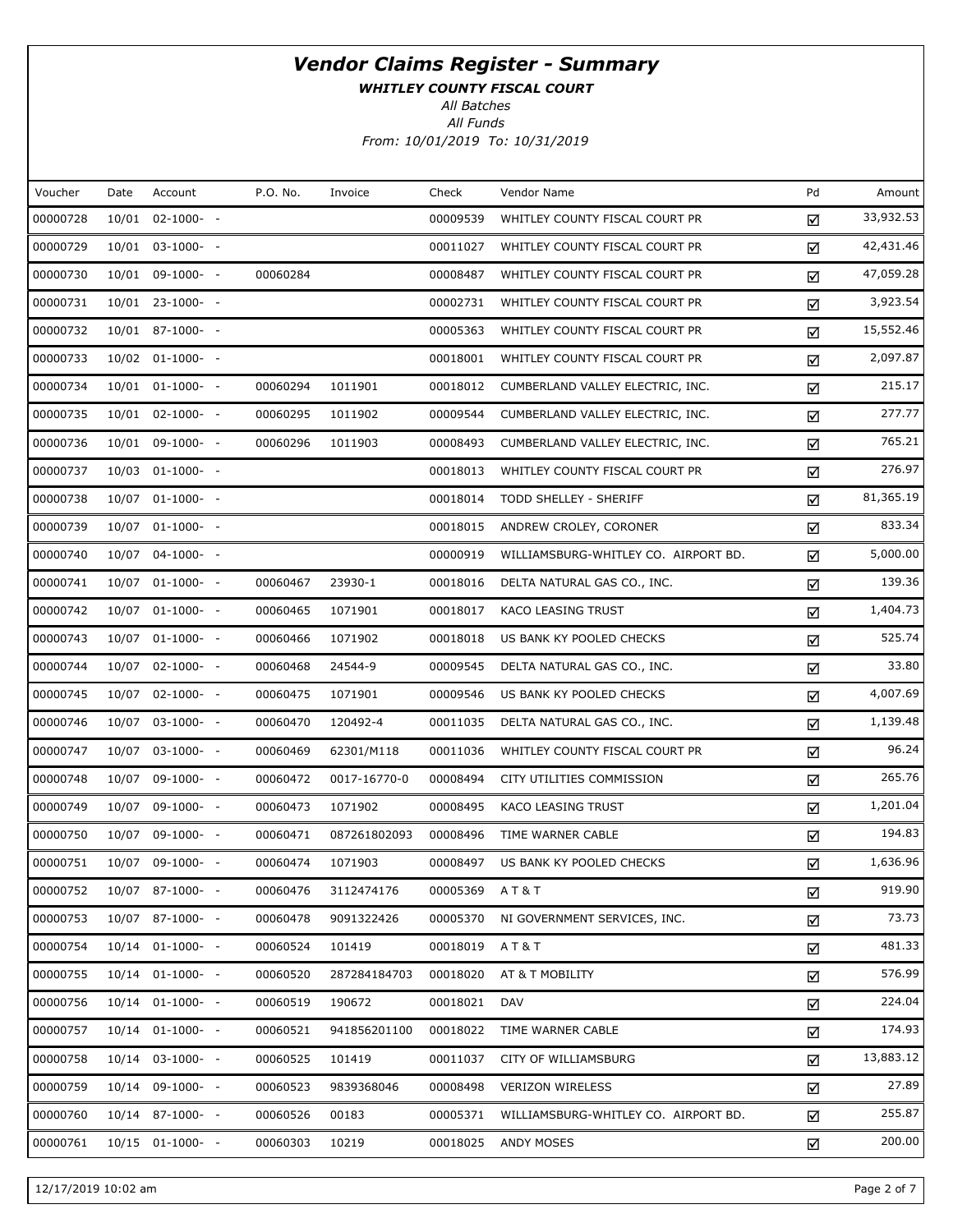WHITLEY COUNTY FISCAL COURT

All Batches

| Voucher  | Date | Account            | P.O. No. | Invoice   | Check    | Vendor Name                           | Pd | Amount    |
|----------|------|--------------------|----------|-----------|----------|---------------------------------------|----|-----------|
| 00000762 |      | 10/15 87-1000- -   | 00059911 | 024465.00 | 00005373 | BISSELL'S, INC.                       | ☑  | 749.68    |
| 00000763 |      | $10/15$ 01-1000- - | 00059985 | 162030    | 00018027 | BLUEGRASS/ KESCO INCORPORATED         | ☑  | 580.00    |
| 00000764 |      | $10/15$ 01-1000- - | 00059873 | W325079   | 00018028 | CANADA AUTO PARTS                     | ☑  | 25.97     |
| 00000765 |      | $10/15$ 01-1000- - | 00060205 | 1007      | 00018029 | CITY OF WILLIAMSBURG                  | ☑  | 5,398.52  |
| 00000766 |      | $10/15$ 87-1000- - | 00060217 | 498       | 00005374 | <b>COMPUTER CLINC</b>                 | ☑  | 675.00    |
| 00000767 |      | $10/15$ 01-1000- - | 00060192 | 10119     | 00018031 | DAV                                   | ☑  | 650.00    |
| 00000768 |      | $10/15$ 01-1000- - | 00059884 | 633041    | 00018032 | ELLISON SANITARY SUPPLY CO., INC.     | ☑  | 504.34    |
| 00000769 |      | $10/15$ 01-1000- - | 00060328 | 28064     | 00018033 | EMCON HOME GUARD, INC.                | ☑  | 510.00    |
| 00000770 |      | $10/15$ 87-1000- - | 00060479 | 20217910  | 00005375 | TIAA COMMERICAL FINANCE INC           | ☑  | 279.11    |
| 00000771 |      | $10/15$ 01-1000- - | 00060319 | 241       | 00018035 | EZ COUNTRY, INC.                      | ☑  | 495.00    |
| 00000772 |      | 10/15 01-1000- -   | 00060356 | 64346     | 00018036 | G & E DRIVE-IN                        | ☑  | 115.00    |
| 00000773 |      | $10/15$ 01-1000- - | 00060280 | 091917    | 00018037 | GOVERNMENT UTILITIES TECHNOLOGY, INC. | ☑  | 12,644.61 |
| 00000774 |      | $10/15$ 01-1000- - | 00060158 | 2235      | 00018038 | HARDEE'S                              | ☑  | 91.27     |
| 00000775 |      | 10/15 01-1000- -   | 00060504 | 40262     | 00018039 | HARP ENTERPRISES, INC.                | ☑  | 1,632.74  |
| 00000776 |      | 10/15 87-1000- -   | 00060185 | 884466    | 00005376 | HIGHBRIDGE SPRING WATER CO, INC.      | ☑  | 170.85    |
| 00000777 |      | $10/15$ 01-1000- - | 00060143 | 00415121  | 00018041 | HOMETOWN IGA #57                      | ☑  | 329.70    |
| 00000778 |      | $10/15$ 01-1000- - | 00060494 | 10919     | 00018042 | JIM THORNTON - 3RD DISTRICT CONSTABLE | ☑  | 400.00    |
| 00000779 |      | $10/15$ 01-1000- - | 00060221 | AR40125   | 00018043 | JOHNCO, INC.                          | ☑  | 26.24     |
| 00000780 |      | $10/15$ 01-1000- - | 00060089 | 496401    | 00018044 | JONES PIT STOP                        | ☑  | 66.00     |
| 00000781 |      | $10/15$ 01-1000- - | 00060197 | 10119     | 00018045 | K A C O ALL LINES FUND                | ☑  | 19,145.74 |
| 00000782 |      | $10/15$ 01-1000- - | 00060198 | 10119     | 00018046 | KACO WORKERS COMPENSATION FUND        | ☑  | 9,068.52  |
| 00000783 |      | $10/15$ 01-1000- - | 00060315 | 262966    | 00018047 | <b>KENWAY DISTRIBUTORS</b>            | ☑  | 223.58    |
| 00000784 |      | $10/15$ 01-1000- - | 00060047 | 92319     | 00018048 | KY ASSOCIATION OF COUNTIES            | ☑  | 1,600.00  |
| 00000785 |      | 10/15 01-1000- -   | 00060314 | 1656      | 00018049 | KY. EMERGENCY MANAGEMENT ASSOC        | ☑  | 50.00     |
| 00000786 |      | 10/15 87-1000- -   | 00060218 | 92619     | 00005377 | KENTUCKY STATE TREASURER              | ☑  | 54,747.13 |
| 00000787 |      | $10/15$ 01-1000- - | 00060510 | 101019    | 00018051 | LONNIE FOLEY                          | ☑  | 200.00    |
| 00000788 |      | $10/15$ 01-1000- - | 00060327 | 213399    | 00018052 | MOUNTAIN VALLEY INSURANCE             | ☑  | 5,764.22  |
| 00000789 |      | $10/15$ 01-1000- - | 00060304 | 200377-02 | 00018053 | <b>NEWS JOURNAL</b>                   | ☑  | 3,898.75  |
| 00000790 |      | $10/15$ 01-1000- - | 00060317 | 100319    | 00018054 | PASCUAL R. WHITE JR.                  | ☑  | 3,607.57  |
| 00000791 |      | 10/15 87-1000- -   | 00060274 | 74565     | 00005378 | PRECISION DUPLICATING SOLUTIONS INC   | ☑  | 170.69    |
| 00000793 |      | 10/15 01-1000- -   | 00060044 | 092319    | 00018057 | PRIORITY 1, INC                       | ☑  | 119.00    |
| 00000794 |      | $10/15$ 01-1000- - | 00059889 | 101525    | 00018058 | QUALITY CARE AUTO SERVICE             | ☑  | 194.90    |
| 00000795 |      | $10/15$ 01-1000- - | 00060033 | 128638137 | 00018059 | <b>QUILL CORPORATION</b>              | ☑  | 449.97    |
| 00000796 |      | $10/15$ 01-1000- - | 00060505 | 10719     | 00018060 | RALEIGH MEADORS                       | ☑  | 183.28    |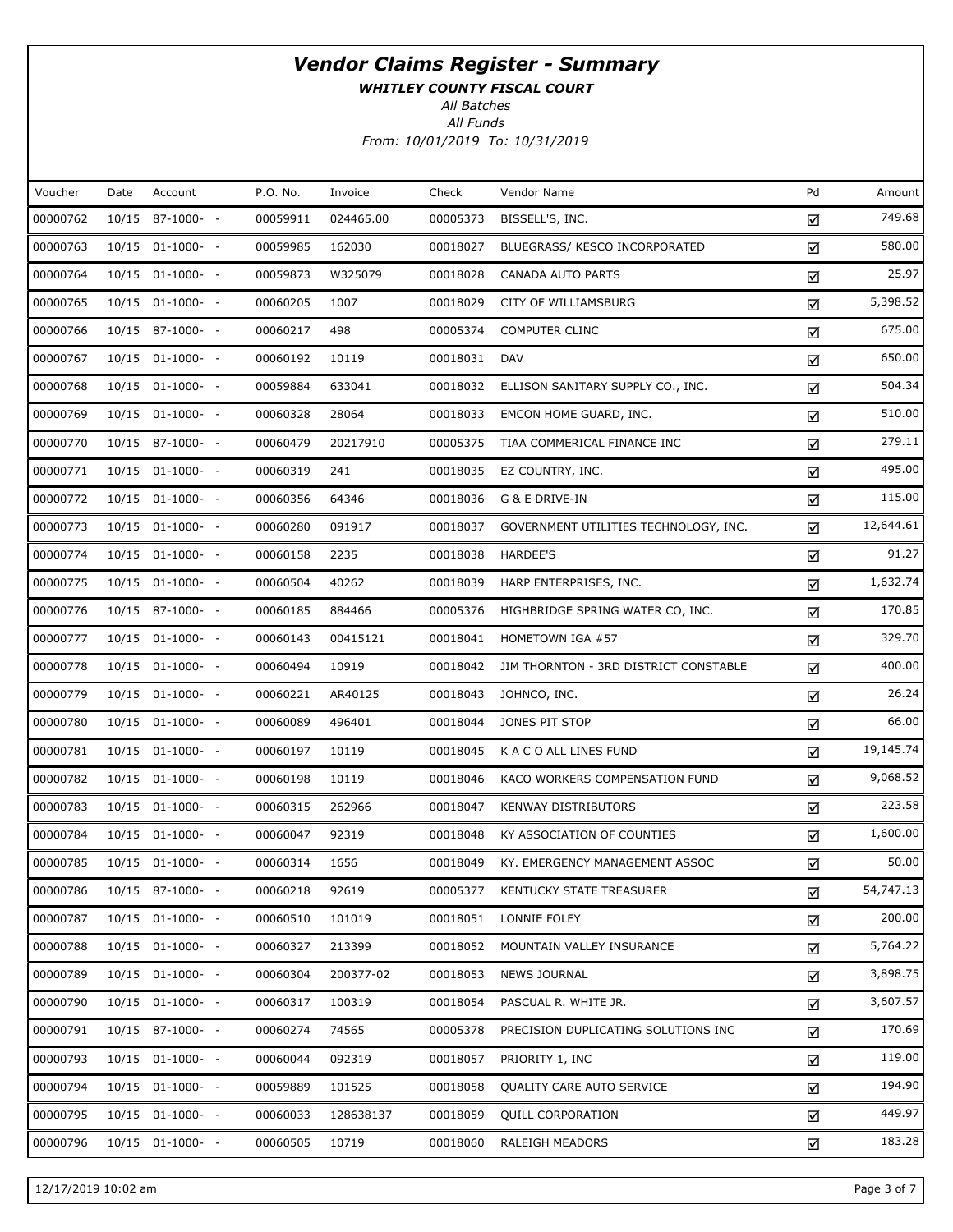WHITLEY COUNTY FISCAL COURT

All Batches

| Voucher  | Date  | Account            | P.O. No. | Invoice      | Check    | Vendor Name                        | Pd | Amount     |
|----------|-------|--------------------|----------|--------------|----------|------------------------------------|----|------------|
| 00000797 | 10/15 | $01-1000-$         | 00060298 | 10119        | 00018061 | RON BOWLING                        | ☑  | 200.00     |
| 00000798 |       | 10/15 01-1000- -   | 00060206 | 2509         | 00018062 | SIMPLE IT                          | ☑  | 912.50     |
| 00000799 |       | 10/15 01-1000- -   | 00060273 | 19797        | 00018063 | <b>TEKS WORK</b>                   | ☑  | 100.00     |
| 00000801 |       | 10/15 01-1000- -   | 00060017 | 091619       | 00018065 | TODD SHELLEY - SHERIFF             | ☑  | 2,090.92   |
| 00000802 |       | 10/15 01-1000- -   | 00059842 | 1009-101127  | 00018066 | W D BRYANT & SONS INC.             | ☑  | 581.80     |
| 00000803 |       | 10/15 01-1000- -   | 00060151 | 3124         | 00018067 | WENDY'S OF BOWLING GREEN, INC.     | ☑  | 68.09      |
| 00000804 |       | 10/15 87-1000- -   | 00060308 | 10219        | 00005379 | <b>WEX BANK</b>                    | ☑  | 1,227.43   |
| 00000805 |       | $10/15$ 01-1000- - | 00060326 | 098211296    | 00018069 | <b>XEROX CORPORATION</b>           | ☑  | 413.48     |
| 00000806 |       | 10/15 02-1000- -   | 00060049 | 1016909880   | 00009548 | ARAMARK UNIFROM SERVICES           | ☑  | 1,283.59   |
| 00000807 |       | 10/15 02-1000- -   | 00060293 | 15769        | 00009549 | ATS CONSTRUCTION                   | ☑  | 325,520.51 |
| 00000808 |       | 10/15 02-1000- -   | 00060528 | 619527-002   | 00009550 | ATS CONSTRUCTION                   | ☑  | 385,053.72 |
| 00000809 |       | $10/15$ 02-1000- - | 00059913 | 024467-00    | 00009551 | BISSELL'S, INC.                    | ☑  | 239.00     |
| 00000810 |       | 10/15 02-1000- -   | 00060337 | W324579      | 00009552 | CANADA AUTO PARTS                  | ☑  | 2,673.31   |
| 00000811 |       | 10/15 02-1000- -   | 00060137 | W326116      | 00009553 | CANADA AUTO PARTS                  | ☑  | 63.85      |
| 00000812 |       | 10/15 02-1000- -   | 00060348 | 503          | 00009554 | COMPUTER CLINC                     | ☑  | 75.00      |
| 00000813 |       | 10/15 02-1000- -   | 00060234 | 0361         | 00009555 | <b>EDDIE HILL</b>                  | ☑  | 23.20      |
| 00000814 |       | 10/15 87-1000- -   | 00060186 | 866183       | 00005380 | HIGHBRIDGE SPRING WATER CO, INC.   | ☑  | 234.55     |
| 00000815 |       | 10/15 02-1000- -   | 00060052 | 417563       | 00009557 | HINKLE CONTRACTING COMPANY LLC     | ☑  | 12,492.20  |
| 00000816 |       | 10/15 02-1000- -   | 00060232 | 421761       | 00009558 | HINKLE CONTRACTING COMPANY LLC     | ☑  | 6,329.34   |
| 00000817 |       | 10/15 02-1000- -   | 00060146 | 718269       | 00009559 | <b>HOLSTON GASES</b>               | ☑  | 103.65     |
| 00000818 |       | 10/15 02-1000- -   | 00060041 | K42616       | 00009560 | <b>HUDSON MATERIALS</b>            | ☑  | 11,719.40  |
| 00000819 |       | 10/15 02-1000- -   | 00060099 | 003-005-2227 | 00009561 | HOMETOWN IGA #57                   | ☑  | 413.41     |
| 00000820 |       | $10/15$ 02-1000- - | 00060126 | 250          | 00009562 | J & T LUMBER                       | ☑  | 3,400.00   |
| 00000821 |       | 10/15 02-1000- -   | 00059838 | 29930        | 00009563 | JAMES JONES EXCAVATING             | ☑  | 2,087.50   |
| 00000822 |       | $10/15$ 02-1000- - | 00059869 | 318103       | 00009564 | JOHNNY WHEELS OF WILLIAMSBURG, INC | ☑  | 810.00     |
| 00000823 |       | $10/15$ 02-1000- - | 00060197 | 10119        | 00009565 | K A C O ALL LINES FUND             | ☑  | 2,919.97   |
| 00000824 |       | $10/15$ 02-1000- - | 00060198 | 10119        | 00009566 | KACO WORKERS COMPENSATION FUND     | ☑  | 8,540.00   |
| 00000825 |       | $10/15$ 02-1000- - | 00060038 | 262271       | 00009567 | <b>KENWAY DISTRIBUTORS</b>         | ☑  | 109.83     |
| 00000826 |       | $10/15$ 02-1000- - | 00060021 | 485356       | 00009568 | LEACH'S PRESSURE WASHING           | ☑  | 420.00     |
| 00000827 |       | $10/15$ 02-1000- - | 00060490 | 2919125      | 00009569 | LYKINS OIL COMPANY                 | ☑  | 10,452.84  |
| 00000829 |       | $10/15$ 02-1000- - | 00059804 | 234175       | 00009571 | PREWITT FARM SUPPLY                | ☑  | 81.00      |
| 00000830 |       | $10/15$ 02-1000- - | 00059812 | 1908-0969632 | 00009572 | W D BRYANT & SONS INC.             | ☑  | 15,668.73  |
| 00000831 |       | $10/15$ 02-1000- - | 00060069 | 1909-108777  | 00009573 | W D BRYANT & SONS INC.             | ☑  | 6,933.56   |
| 00000832 |       | 10/15 02-1000- -   | 00060117 | 1909-114071  | 00009574 | W D BRYANT & SONS INC.             | ☑  | 1,197.79   |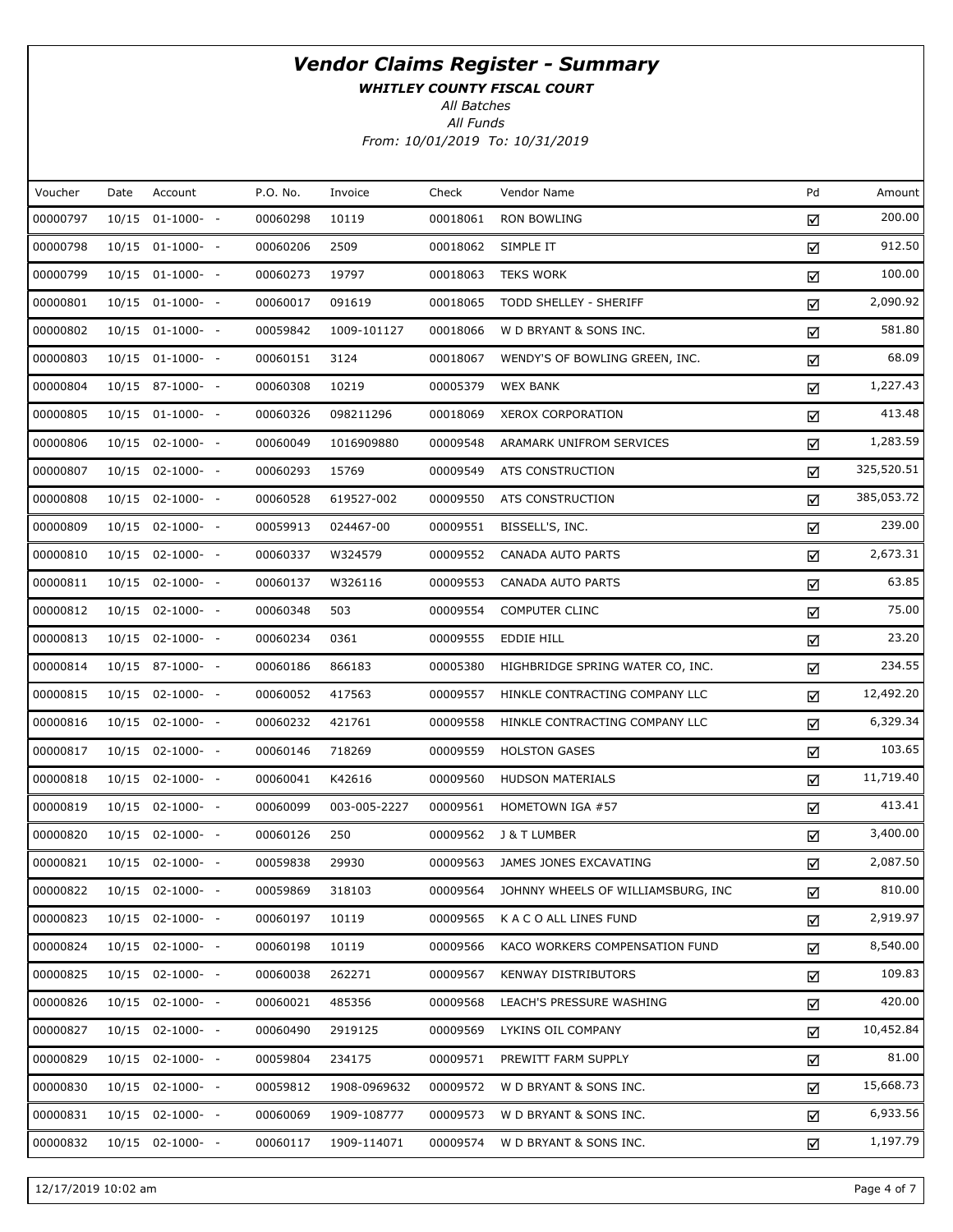WHITLEY COUNTY FISCAL COURT

All Batches

| Voucher  | Date | Account            | P.O. No. | Invoice      | Check    | Vendor Name                            | Pd | Amount     |
|----------|------|--------------------|----------|--------------|----------|----------------------------------------|----|------------|
| 00000833 |      | 10/15 02-1000- -   | 00060308 | 10219        | 00009575 | <b>WEX BANK</b>                        | ☑  | 982.29     |
| 00000834 |      | $10/15$ 02-1000- - | 00060292 | 0780153      | 00009576 | WHAYNE SUPPLY COMPANY                  | ☑  | 20,881.35  |
| 00000835 |      | 10/21 03-1000- -   | 00059992 | 03744        | 00011039 | <b>BEST TERMITE &amp; PEST</b>         | ☑  | 120.00     |
| 00000836 |      | $10/21$ 03-1000- - | 00059912 | 024466-00    | 00011040 | BISSELL'S, INC.                        | ☑  | 399.38     |
| 00000837 |      | $10/21$ 03-1000- - | 00059836 | 013628438    | 00011041 | GALLS, INC                             | ☑  | 370.19     |
| 00000838 |      | $10/21$ 03-1000- - | 00060162 | 64129        | 00011042 | G & E DRIVE-IN                         | ☑  | 140.00     |
| 00000839 |      | $10/21$ 03-1000- - | 00060517 | 25655908     | 00011043 | GREAT AMERICA FINANCIAL SERVICES, CORP | ☑  | 197.97     |
| 00000840 |      | $10/21$ 03-1000- - | 00060155 | 1006/1868    | 00011044 | <b>HARDEE'S</b>                        | ☑  | 142.59     |
| 00000841 |      | $10/21$ 03-1000- - | 00060187 | 866200       | 00011045 | HIGHBRIDGE SPRING WATER CO, INC.       | ☑  | 114.20     |
| 00000842 |      | $10/21$ 03-1000- - | 00060278 | 34233225     | 00011046 | <b>HOBART CORP</b>                     | ☑  | 2,390.19   |
| 00000843 |      | $10/21$ 03-1000- - | 00060501 | AR40837      | 00011047 | JOHNCO, INC.                           | ☑  | 349.48     |
| 00000844 |      | 10/21 03-1000- -   | 00060131 | 496403       | 00011048 | JONES PIT STOP                         | ☑  | 160.00     |
| 00000845 |      | $10/21$ 03-1000- - | 00060197 | 10119        | 00011049 | K A C O ALL LINES FUND                 | ☑  | 11,287.26  |
| 00000846 |      | $10/21$ 03-1000- - | 00060198 | 10119        | 00011050 | KACO WORKERS COMPENSATION FUND         | ☑  | 6,000.00   |
| 00000847 |      | $10/21$ 03-1000- - | 00060179 | 169634       | 00011051 | NORVEX SUPPLY INC                      | ☑  | 3,270.12   |
| 00000848 |      | $10/21$ 03-1000- - | 00060307 | 17511        | 00011052 | OVERHEAD DOOR COMPANY OF CORBIN        | ☑  | 1,762.00   |
| 00000849 |      | $10/21$ 03-1000- - | 00060333 | 10219        | 00011053 | PREFERRED LAB SERVICE                  | ☑  | 420.00     |
| 00000850 |      | $10/21$ 03-1000- - | 00059879 | 101521       | 00011054 | QUALITY CARE AUTO SERVICE              | ☑  | 1,028.68   |
| 00000851 |      | $10/21$ 03-1000- - | 00060210 | ADP15612     | 00011055 | SOUTHERN HEALTH PARTNERS INC           | ☑  | 33,261.87  |
| 00000852 |      | $10/21$ 03-1000- - | 00059893 | 10285275     | 00011056 | THE HOSE HOUSE, INC.                   | ☑  | 34.25      |
| 00000853 |      | $10/21$ 03-1000- - | 00060209 | 23449        | 00011057 | THERMAL EQUIPMENT SERVICE CO.          | ☑  | 861.54     |
| 00000854 |      | 10/21 03-1000- -   | 00060061 | 10909-107967 | 00011058 | W D BRYANT & SONS INC.                 | ☑  | 191.04     |
| 00000855 |      | $10/21$ 03-1000- - | 00060079 | 3048         | 00011059 | WENDY'S OF BOWLING GREEN, INC.         | ☑  | 120.61     |
| 00000856 |      | 10/21 03-1000- -   | 00060308 | 10219        | 00011060 | <b>WEX BANK</b>                        | ☑  | 1,380.55   |
| 00000857 |      | 10/15 04-1000- -   | 00060310 | 61957-001HAR | 00000921 | ATS CONSTRUCTION                       | ☑  | 101,851.50 |
| 00000858 |      | 10/15 04-1000- -   | 00060355 | 10919        | 00000922 | <b>EMLYN VFD</b>                       | ☑  | 3,000.00   |
| 00000859 |      | $10/15$ 04-1000- - | 00060325 | DALROAD#3    | 00000923 | KING-CRETE DRILLING INC                | ☑  | 10,974.48  |
| 00000860 |      | 10/15 07-1000- -   | 00060325 | DALROAD#3    | 00000124 | KING-CRETE DRILLING INC                | ☑  | 73,444.57  |
| 00000861 |      | $10/15$ 09-1000- - | 00060302 | 5830         | 00008500 | 911 BILLING SERVICE                    | ☑  | 18,567.86  |
| 00000862 |      | $10/15$ 09-1000- - | 00060196 | 100119       | 00008501 | ALBERT JACKSON                         | ☑  | 100.00     |
| 00000863 |      | $10/15$ 09-1000- - | 00060068 | 83351309     | 00008502 | BOUND TREE MEDICAL, LLC                | ☑  | 5,788.96   |
| 00000864 |      | $10/15$ 09-1000- - | 00059863 | W324996      | 00008503 | CANADA AUTO PARTS                      | ☑  | 28.38      |
| 00000865 |      | $10/15$ 09-1000- - | 00060045 | 92319        | 00008504 | <b>DOUG DOUGHTY</b>                    | ☑  | 30.21      |
| 00000866 |      | $10/15$ 09-1000- - | 00060024 | 140538       | 00008505 | EMERGENCY MEDICAL PRODUCTS, INC.       | ☑  | 14.28      |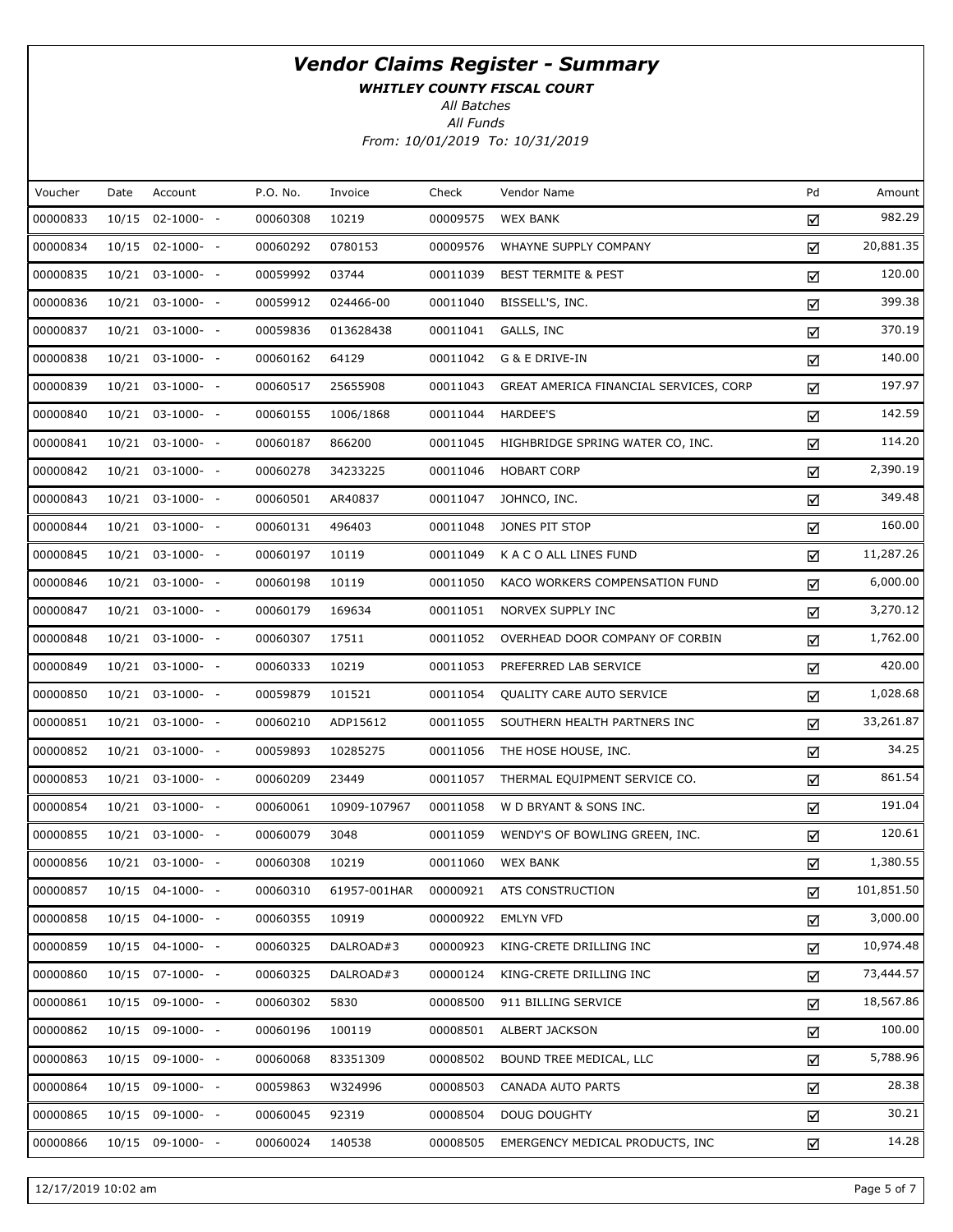WHITLEY COUNTY FISCAL COURT

All Funds All Batches

From: 10/01/2019 To: 10/31/2019

| Voucher  | Date  | Account            | P.O. No. | Invoice    | Check    | Vendor Name                          | Pd | Amount    |
|----------|-------|--------------------|----------|------------|----------|--------------------------------------|----|-----------|
| 00000867 | 10/15 | 09-1000- -         | 00060032 | 129110     | 00008506 | ENVIRONMENTAL WASTE SYSTEMS, LLC     | ☑  | 280.00    |
| 00000868 |       | 10/15 09-1000- -   | 00060479 | 20217910   | 00008507 | TIAA COMMERICAL FINANCE INC          | ☑  | 55.82     |
| 00000869 |       | 10/15 09-1000- -   | 00059830 | 20191972   | 00008508 | FIRST RESPONSE OF THE BLUEGRASS      | ☑  | 140.00    |
| 00000870 |       | 10/15 09-1000- -   | 00060204 | IN3540011  | 00008509 | FLEETMATICS USA, LLC                 | ☑  | 700.00    |
| 00000871 |       | 10/15 09-1000- -   | 00060188 | 877271     | 00008510 | HIGHBRIDGE SPRING WATER CO, INC.     | ☑  | 10.50     |
| 00000872 |       | 10/15 09-1000- -   | 00060173 | 679515     | 00008511 | <b>HOLSTON GASES</b>                 | ☑  | 3,519.60  |
| 00000873 |       | 10/15 09-1000- -   | 00060197 | 10119      | 00008512 | K A C O ALL LINES FUND               | ☑  | 3,830.14  |
| 00000874 |       | 10/15 09-1000- -   | 00060198 | 10119      | 00008513 | KACO WORKERS COMPENSATION FUND       | ☑  | 9,221.09  |
| 00000875 |       | 10/15 09-1000- -   | 00060046 | 92319      | 00008514 | <b>KELLY HARRISON</b>                | ☑  | 64.72     |
| 00000876 |       | 10/15 87-1000- -   | 00060322 | 109252     | 00005381 | LAUREL TERMITE CONTROL               | ☑  | 165.00    |
| 00000877 |       | 10/15 09-1000- -   | 00060489 | 2931014    | 00008516 | LYKINS OIL COMPANY                   | ☑  | 5,797.76  |
| 00000878 |       | 10/15 09-1000- -   | 00060100 | 170225     | 00008517 | NORVEX SUPPLY INC                    | ☑  | 240.74    |
| 00000879 |       | 10/15 09-1000- -   | 00060002 | 17588      | 00008518 | OVERHEAD DOOR COMPANY OF CORBIN      | ☑  | 686.00    |
| 00000880 |       | 10/15 09-1000- -   | 00060274 | 74565      | 00008519 | PRECISION DUPLICATING SOLUTIONS INC  | ☑  | 41.03     |
| 00000882 |       | 10/15 09-1000- -   | 00059834 | 101516     | 00008521 | QUALITY CARE AUTO SERVICE            | ☑  | 5,164.15  |
| 00000883 |       | 10/15 87-1000- -   | 00059874 | 9294       | 00005382 | <b>SGT JOES</b>                      | ☑  | 217.00    |
| 00000884 |       | 10/15 09-1000- -   | 00060109 | 2795377M   | 00008523 | STRYKER MEDICAL                      | ☑  | 1,125.00  |
| 00000885 |       | 10/15 09-1000- -   | 00060112 | 9501695584 | 00008524 | <b>TELEFLEX</b>                      | ☑  | 1,115.50  |
| 00000886 |       | 10/15 09-1000- -   | 00059833 | 1909-10047 | 00008525 | W D BRYANT & SONS INC.               | ☑  | 68.23     |
| 00000887 |       | 10/15 09-1000- -   | 00060308 | 10219      | 00008526 | <b>WEX BANK</b>                      | ☑  | 3,254.50  |
| 00000888 |       | 10/15 87-1000- -   | 00060194 | 10119      | 00005383 | WILLIAMSBURG-WHITLEY CO. AIRPORT BD. | ☑  | 1,800.00  |
| 00000889 |       | 10/15 23-1000- -   | 00060189 | 884468     | 00002735 | HIGHBRIDGE SPRING WATER CO, INC.     | ☑  | 16.95     |
| 00000890 |       | 10/15 23-1000- -   | 00060027 | 091819     | 00002736 | MICHELLE WINCHESTER                  | ☑  | 122.38    |
| 00000891 |       | 10/15 75-1000- -   | 00060486 | 10819      | 00000386 | WHITLEY COUNTY TOURISM BOARD         | ☑  | 6,695.80  |
| 00000892 |       | 10/15 87-1000- -   | 00060305 | 19-10-11ME | 00005384 | COMPUTER PROJECTS OF ILLINIOS        | ☑  | 180.00    |
| 00000893 |       | 10/15 87-1000- -   | 00060193 | 10119      | 00005385 | LIDA J. POWERS                       | ☑  | 683.72    |
| 00000894 |       | 10/15 87-1000- -   | 00060040 | 64617      | 00005386 | POWERPHONE, INC                      | ☑  | 319.60    |
| 00000895 |       | $10/15$ 01-1000- - |          |            | 00018024 | WHITLEY COUNTY FISCAL COURT PR       | ☑  | 61,544.31 |
| 00000896 |       | 10/15 02-1000- -   |          |            | 00009547 | WHITLEY COUNTY FISCAL COURT PR       | ☑  | 35,194.26 |
| 00000897 |       | 10/14 03-1000- -   |          |            | 00011038 | WHITLEY COUNTY FISCAL COURT PR       | ☑  | 53,158.83 |
| 00000898 |       | 10/15 09-1000- -   |          |            | 00008499 | WHITLEY COUNTY FISCAL COURT PR       | ☑  | 47,640.94 |
| 00000899 |       | 10/15 23-1000- -   |          |            | 00002734 | WHITLEY COUNTY FISCAL COURT PR       | ☑  | 3,748.59  |
| 00000900 |       | 10/15 87-1000- -   |          |            | 00005372 | WHITLEY COUNTY FISCAL COURT PR       | ☑  | 15,648.29 |
| 00000901 |       | 10/15 01-1000- -   | 05966301 | 09241902   | 00018070 | THE GALT HOUSE                       | ☑  | 2,989.35  |